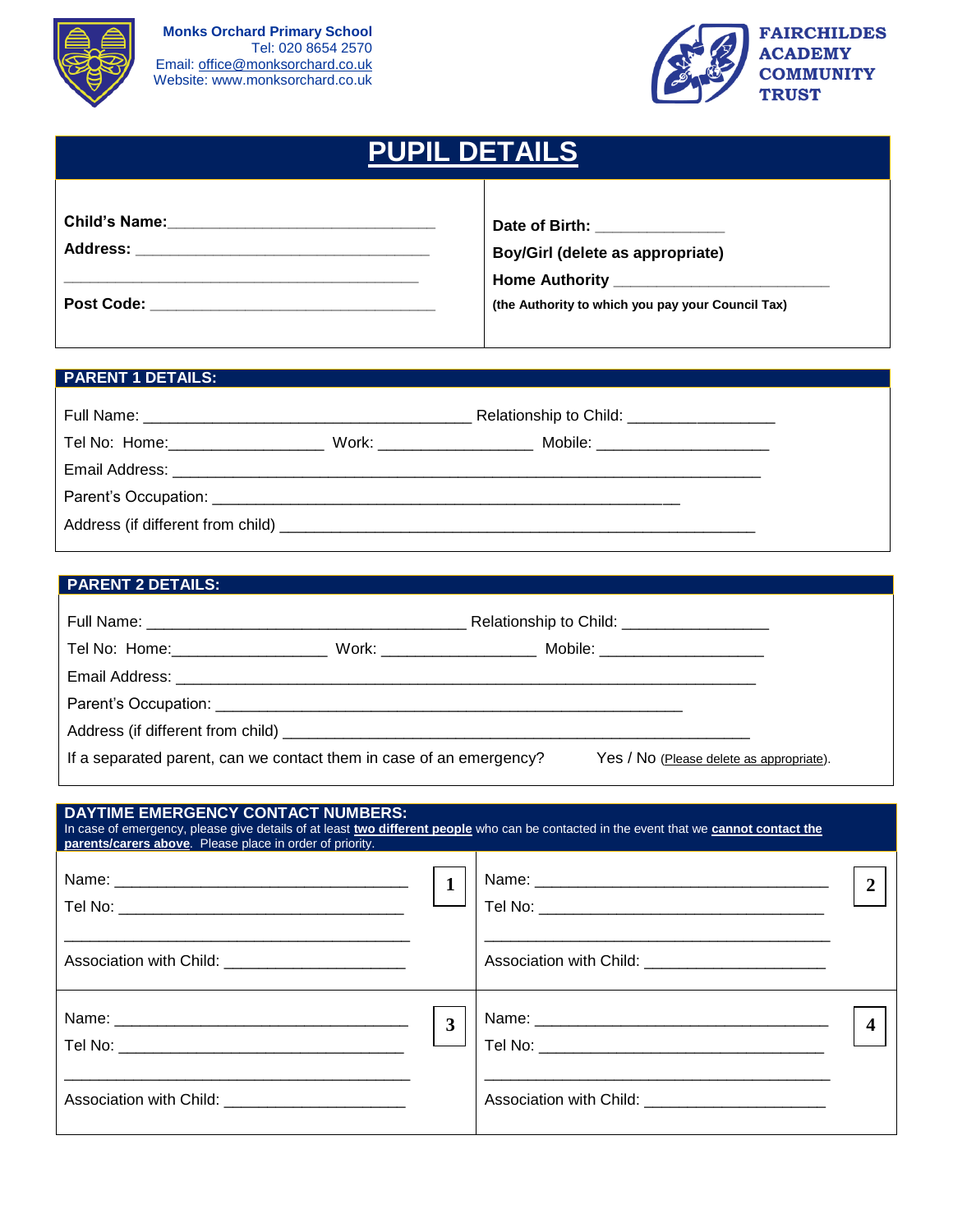Name(s): \_\_\_\_\_\_\_\_\_\_\_\_\_\_\_\_\_\_\_\_\_\_\_\_\_\_\_\_\_\_\_\_\_\_\_\_\_\_\_\_\_\_\_\_\_\_\_\_\_\_\_\_\_ Date of Birth: \_\_\_\_\_\_\_\_\_\_\_\_\_\_

| <b>PREVIOUS SCHOOL/NURSERY/PLAYGROUP:</b> |                |     |  |
|-------------------------------------------|----------------|-----|--|
| Name:                                     | Address:       |     |  |
| Education Authority:                      | Attended from: | to: |  |

#### **ETHNICITY**

| Our ethnic background describes how we think of ourselves. This may be based on many things, including, for example, our skin |  |
|-------------------------------------------------------------------------------------------------------------------------------|--|
| colour, language, culture, ancestry or family history. Ethnic background is not the same as nationality or country of birth.  |  |
|                                                                                                                               |  |

The Information Commission (formerly the Data Protection Registrar) recommends that young people aged over 11 years old have the opportunity to decide their own ethnic identity. Parents or those with parental responsibility are asked to support or advise children aged over 11 in making this decision, wherever necessary. Pupils aged 16 or over can make this decision for themselves.

Please study the list below and tick one box only to indicate the ethnic background of the pupil or child named. Please also tick whether the form was filled in by a parent or the pupil. □ Parent □ Pupil

| $\Box$ British                                         | Traveller of Irish Heritage<br>ш  | $\Box$ Any other white background |
|--------------------------------------------------------|-----------------------------------|-----------------------------------|
| $\Box$ Irish                                           | $\Box$ Gypsy / Roma               |                                   |
| <b>Mixed</b>                                           |                                   |                                   |
| White and Black Caribbean<br>$\perp$                   | White and Asian<br>$\perp$        |                                   |
| White and Black African<br>$\Box$                      | $\Box$ Any other mixed background |                                   |
| <b>Asian or British</b>                                |                                   |                                   |
| Indian                                                 | Bangladeshi<br>$\Box$             |                                   |
| Pakistani<br>$\perp$                                   | $\Box$ Any other Asian background |                                   |
| <b>Black or Black British</b>                          |                                   |                                   |
| Caribbean<br>⊔                                         | African<br>$\Box$                 | Any other black background<br>⊔   |
| <b>Other</b>                                           |                                   |                                   |
| Chinese<br>$\perp$                                     | Any other ethnic background<br>Ш  |                                   |
| I do not wish an ethnic background to be recorded<br>⊔ |                                   |                                   |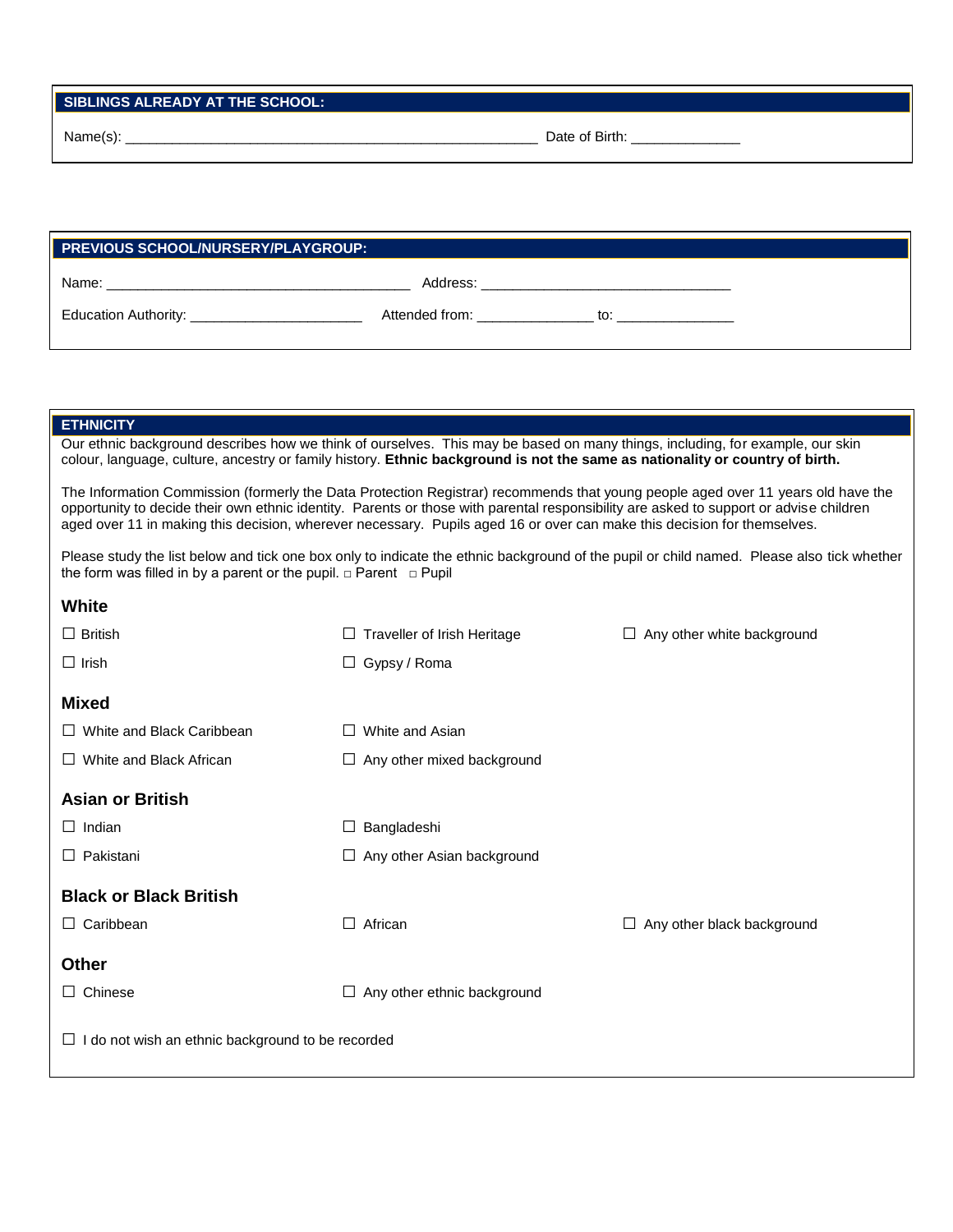| LANGUAGES SPOKEN AT HOME                                                                                                                                                                                                            |              |           |  |
|-------------------------------------------------------------------------------------------------------------------------------------------------------------------------------------------------------------------------------------|--------------|-----------|--|
| Is English the first language of your child? $\square$ Yes                                                                                                                                                                          | $\square$ No |           |  |
|                                                                                                                                                                                                                                     |              |           |  |
| If 'No' what is the first language of your child? ______________________________                                                                                                                                                    |              |           |  |
| Has your child grown up hearing and speaking more than one language at home? $\square$ Yes                                                                                                                                          |              | $\Box$ No |  |
| If 'Yes' please write the name(s) of these languages:                                                                                                                                                                               |              |           |  |
| $(2)$ and $(2)$ and $(3)$ and $(4)$ and $(5)$ and $(6)$ and $(7)$ and $(8)$ and $(8)$ and $(9)$ and $(10)$ and $(11)$ and $(12)$ and $(13)$ and $(15)$ and $(17)$ and $(17)$ and $(17)$ and $(17)$ and $(17)$ and $(17)$ and<br>(1) |              |           |  |

| <b>RELIGION</b>                   |                               |                       |
|-----------------------------------|-------------------------------|-----------------------|
| Please tick one box only          |                               |                       |
| $\Box$ Baptist                    | <b>Buddhist</b><br>$\Box$     | $\Box$ Christian      |
| $\Box$ Calvinist                  | □ Congregational              | □ Greek Orthodox      |
| $\Box$ Hindu                      | $\Box$ Jewish                 | $\Box$ Methodist      |
| $\Box$ Muslim                     | $\Box$ Quaker                 | $\Box$ Roman Catholic |
| <b>Russian Orthodox</b><br>$\Box$ | □ Seven Day Adventist         | $\Box$ Sikh           |
| $\Box$ No Religion                | $\Box$ United Reformed Church | $\Box$ Anglican       |
| do not wish to answer<br>$\Box$   | $\Box$ Other                  |                       |
|                                   |                               |                       |

# **GDPR (General Data Protection Regulations)**

At Monks Orchard, we use information about your child in a number of different ways, and we would like your consent for some of the ways we use this personal data. We set these out in more detail below.

If you are not happy for us to use information listed, that is no problem – we will accommodate your preferences. Similarly, if you change your mind at any time, you can let us know by emailing [office@monksorchard.co.uk,](mailto:office@monksorchard.co.uk) by calling the school on 020 8654 2570, or just popping in to the school office.

If you have any other questions, please get in touch.

#### **Photos and videos**

We sometimes take photographs of pupils. We use these photos to help us to give people an idea of what life at our school is like, for example in the newsletter and on the school website.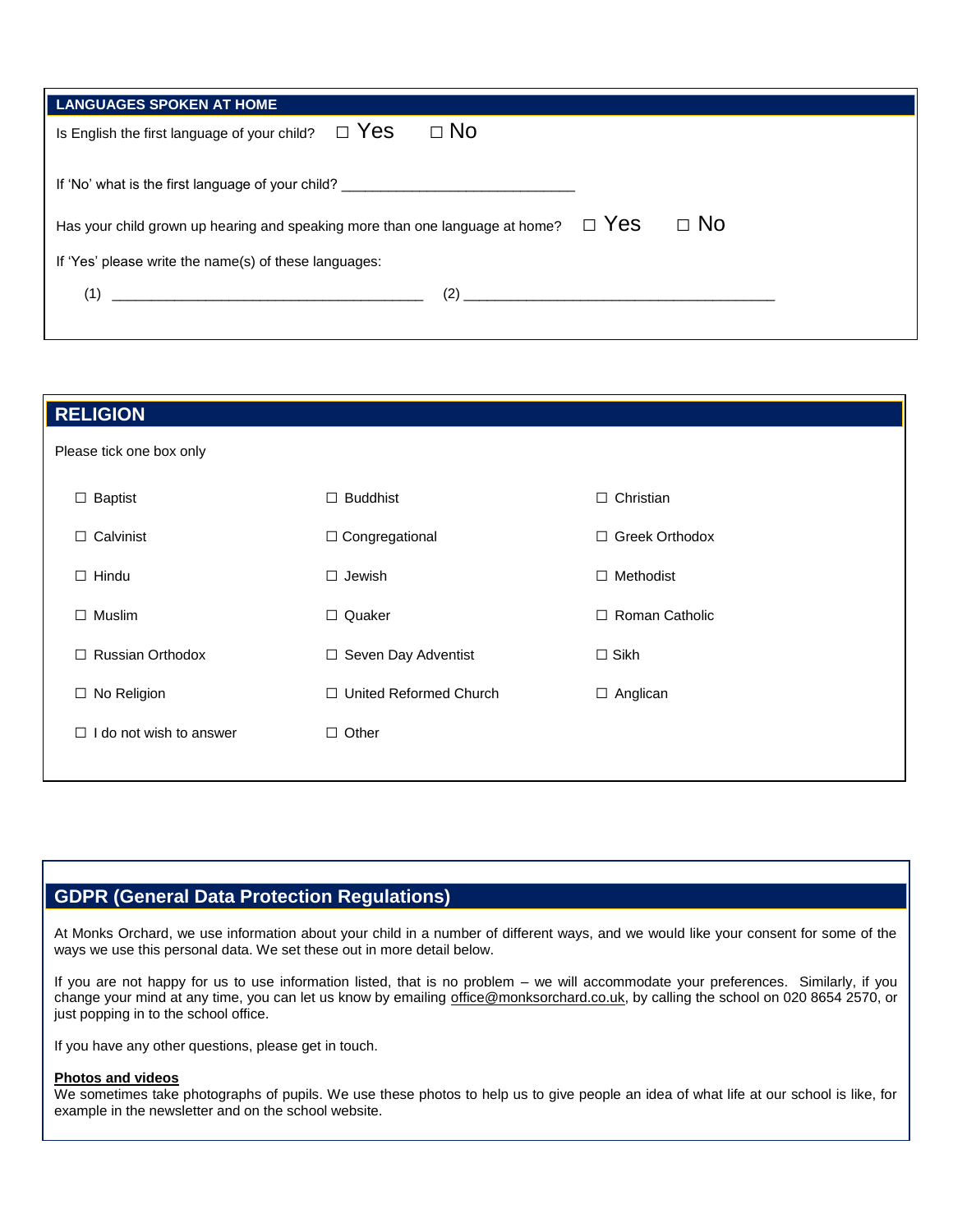Please tick the relevant box(es) below, sign and return this form to school.

| <b>Name:-</b>                                                                                                   | Tick (✔ |
|-----------------------------------------------------------------------------------------------------------------|---------|
| I am happy for the school to take photos of my child.                                                           |         |
| I am happy for photos of my child to be used on the school website.                                             |         |
| I am happy for photos of my child to be used in the school newsletter.                                          |         |
| I am happy for photos of my child to be used in printed school materials;<br>eg, the school prospectus.         |         |
| I am happy for photos of my child to be used in internal displays.                                              |         |
| I am happy for photos of my child to be used for the school lunch database.                                     |         |
| I am happy for photos of my child to be used in the media; eg, local newspapers.                                |         |
| I am happy for photos of my child to be used on social media; eg, Twitter.                                      |         |
| I am happy for the school to take videos of my child.                                                           |         |
| I am happy for the school to use videos of my child for promotional purposes, such as on the<br>school website. |         |
| I am <b>NOT</b> happy for the school to take or use photos or videos of my child.                               |         |

Parent/Carer

 $\blacksquare$  Dated:  $\blacksquare$ 

#### **SAFEGUARDING NOTIFICATION**

If a child has had an accident with toileting and needs to be changed, the child will be sensitively supported to change or, depending upon the age of the child, will be changed by one member of our DBS checked staff. Parents will always be informed at the end of the day if this has happened or at the time of the incident if the child is unwell, distressed or needs greater assistance.

I give permission for my child to be changed in the event of a toileting accident, or supported to change, by one DBS checked member of staff at Monks Orchard School.

Signed: \_\_\_\_\_\_\_\_\_\_\_\_\_\_\_\_\_\_\_\_\_\_\_\_\_\_\_\_\_\_\_\_\_\_\_\_\_\_\_\_\_\_\_\_\_ Date: \_\_\_\_\_\_\_\_\_\_\_\_\_\_\_\_\_\_\_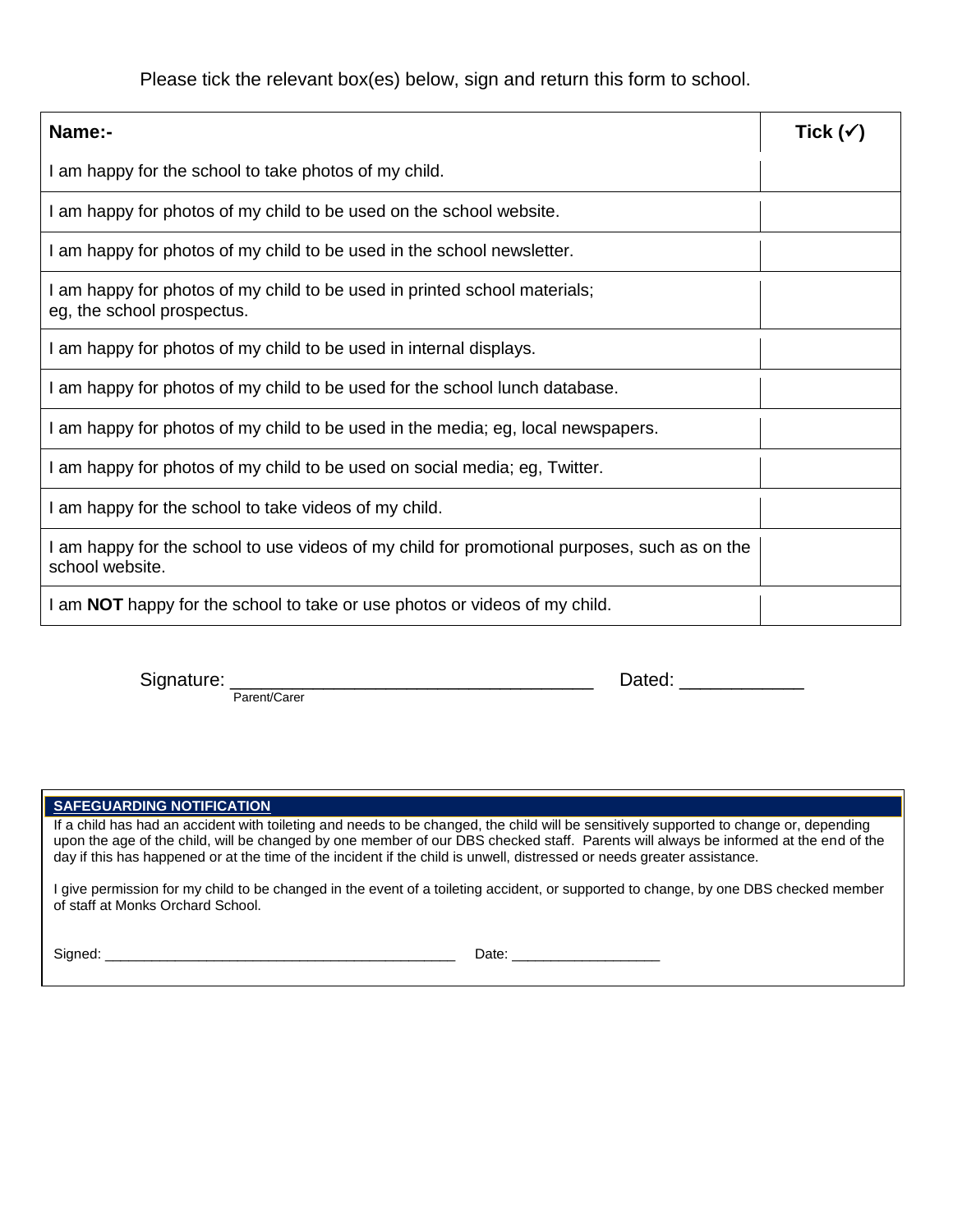# **MEDICAL CONDITION / ALLERGY / DIETARY REQUIREMENT INFORMATION\***

| In the case of asthma inhalers:                                                         |                                  |  |  |
|-----------------------------------------------------------------------------------------|----------------------------------|--|--|
|                                                                                         | Dosage: ________________________ |  |  |
|                                                                                         |                                  |  |  |
|                                                                                         |                                  |  |  |
|                                                                                         |                                  |  |  |
|                                                                                         |                                  |  |  |
|                                                                                         |                                  |  |  |
|                                                                                         |                                  |  |  |
|                                                                                         |                                  |  |  |
|                                                                                         |                                  |  |  |
| *Completion of a separate form for administering medication in school will be required. |                                  |  |  |

| DOCTOR'S NAME AND ADDRESS: |                           |
|----------------------------|---------------------------|
|                            |                           |
|                            |                           |
|                            |                           |
|                            |                           |
| Parent/Carer               | Dated: __________________ |
|                            |                           |
|                            |                           |

### **PLEASE ENSURE YOU HAVE COMPLETED THIS FORM IN FULL**

Data Protection Act 1998: The school is registered under the Data Protection Act for holding personal data. The school has a duty to protect this information and keep it up-to-date. The school is required to share some of the data with the Local Education Authority and with the DfES.